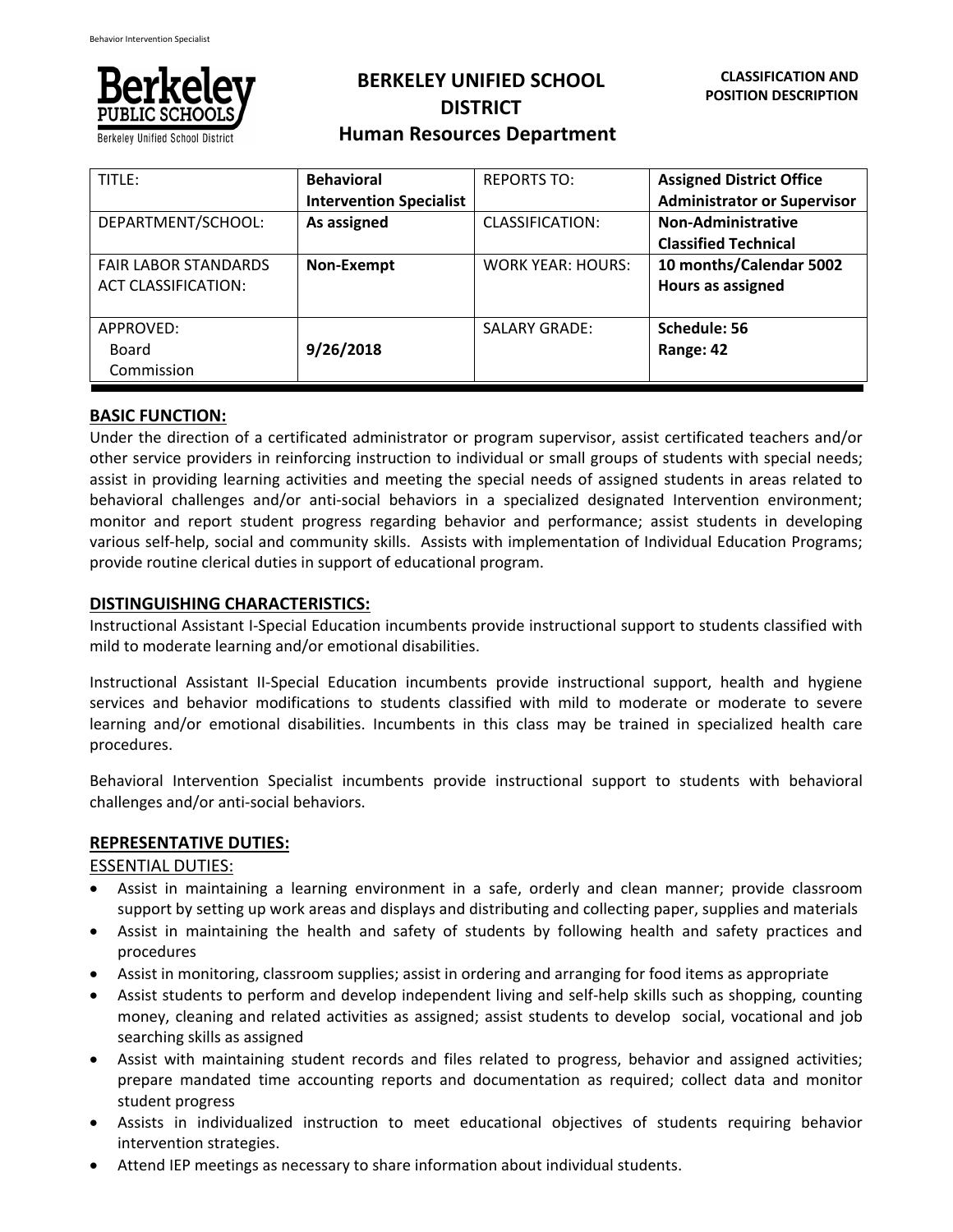- Coach students in communication, self-control and cooperation.
- Collect daily progress data on assigned student and provides that data to designated administrators or supervisors.
- Communicate with faculty, staff, administrators and others to exchange information and resolve issues or concerns; answer telephone calls, take messages and provide general class and student information as assigned
- Escort students during the regular duty day as assigned to and from designated locations; accompany students on fieldtrips, recreational therapy activities, social events and during outdoor activities; may accompany students to District‐sponsored events or recreational functions and ride school buses.
- Implement Behavior Intervention Plan(s) as directed.
- Implement and model developmental social skills.
- Maintain confidentiality of student information in accordance with state and federal mandates
- Observe and redirect behavior of students according to approved procedures; monitor and interact with students during outdoor, physical education and other recreational activities as directed; develop incentives as positive reinforcement; reinforce behavior modification techniques determined by the teacher
- Operate a variety of office and classroom equipment including a copier, computer and software as appropriate
- Participate in team implementation of behavioral and treatment plans.
- Perform routine clerical duties in support of educational activities such as preparing, typing, duplicating and filing instructional materials; distribute and collect student assignments, documents and various forms Reinforce concepts and ensure student understanding of assignments and homework instructions; reinforce vocabulary and concepts as necessary; assist students with meeting individual education goals and objectives; collect data and report progress regarding student performance and behavior
- Provides input, as requested, in the development and assessment of individual student goals and objects prior to IEP meetings.
- Read books to students and observe their reading abilities; assist students with letter and word pronunciation and recognition; assist students with assignments such as reading, writing and mathematics
- Respond to student medical emergencies according to District protocol and prepare related paperwork as appropriate
- Perform related duties as assigned

## **MINIMUM QUALIFICATIONS**

The requirements listed below are representative of knowledge skills and abilities required to satisfactorily perform the essential duties and responsibilities.

## **Education and Experience**: Any combination equivalent to:

- A. Graduation from high school supplemented by 48 units of college level course work or an Associate's Degree. Training in interventions (Crisis, Behavior) desired.
- B. Four (4) years' experience in special needs instructional support. Two (2) years' experience working in a classroom environment with special needs students. .

## **LICENSES AND OTHER REQUIREMENTS**:

Valid first aid and CPR certificates issued by authorized agency preferred

Incumbents must meet requirements specified under the No Child Left Behind Act

Incumbents in this classification may be required to speak, read and write in a designated second language

Valid California Driver's License and vehicle insurability to comply with District requirements.

Employment eligibility that includes fingerprint, tuberculosis and/or other employment clearance.

Completion of Crisis Prevention Institute (CPI) training or equivalent within six (6) months (probationary period) required.